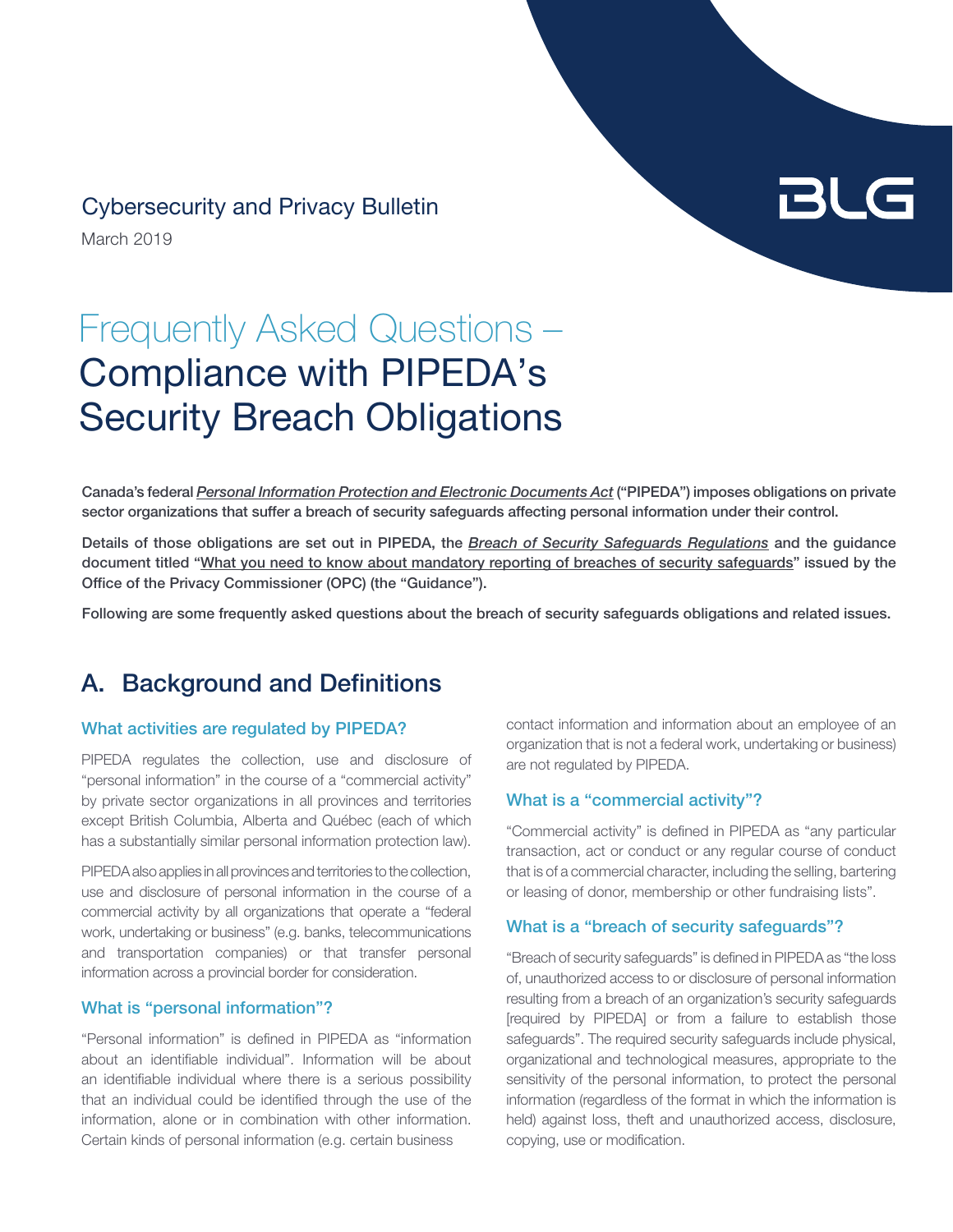## What are the security breach obligations?

A "breach of security safeguards" gives rise to three obligations on the organization in control of personal information affected by the breach: (1) report the breach to the Privacy Commissioner of Canada (the "Privacy Commissioner"); (2) give notice of the breach to all affected individuals and to certain other organizations and government institutions; and (3) keep records of the breach.

The reporting and notification obligations apply only if it is reasonable to believe the breach of security safeguards presents a "real risk of significant harm" to an individual. The record-keeping obligation applies to every breach of security safeguards.

## What is a "real risk of significant harm"?

"Significant harm" is defined as including "bodily harm, humiliation, damage to reputation or relationships, loss of employment, business or professional opportunities, financial loss, identity theft, negative effects on the credit record and damage to or loss of property".

PIPEDA provides that the factors relevant to determining whether a breach of security safeguards creates a "real risk of significant harm" include: (1) the sensitivity of the personal information involved in the breach; (2) the probability that the personal information has been, is being or will be misused; and (3) other prescribed factors (none of which have been prescribed at this time).

The Guidance explains that some personal information (e.g. medical records and income records) is almost always considered to be sensitive, but most information can be sensitive, depending on the context. Consequently, when assessing the sensitivity of personal information affected by a breach, it is important to consider the circumstances of the breach and the potential resulting harms to individuals. The Guidance provides a number of questions to consider when assessing the probability of misuse of personal information. For example:

- **Who actually accessed or could have accessed the** personal information?
- **B** Is there evidence of malicious intent (e.g., theft, hacking)?
- Were a number of pieces of personal information breached, thus raising the risk of misuse?
- Has harm materialized (demonstration of misuse)?
- Was the information lost, inappropriately accessed or stolen?
- Has the personal information been recovered?
- **E** Is the personal information adequately encrypted, anonymized or otherwise not easily accessible?

# What organization is responsible for compliance with the security breach obligations?

The security breach obligations apply to the organization that has "control" over the personal information affected by the breach. PIPEDA does not define the word "control". Nevertheless, "control" is generally understood to reflect PIPEDA's accountability principle, which provides that an organization is responsible for personal information "under its control". PIPEDA provides the following paradigmatic example of control: "An organization is responsible for personal information in its possession or custody, including information that has been transferred to a third party for processing".

The Guidance explains that if an organization (the "principal organization") transfers personal information to a third party for processing and a breach occurs while the information is with the processor, then the security breach obligations remain with the principal organization (which is the organization in control of the personal information).

The Guidance cautions that business relationships can be complex with organizations playing shifting roles regarding personal information, and determining which organization has personal information "under its control" requires a caseby-case assessment. For example, if a processor uses or discloses personal information for purposes other than providing services for the principal organization, then the processor is acting as a principal organization in control of the information when used or disclosed for those other purposes and must therefore comply with the security breach obligations.

# Do the security breach obligations apply only to incidents caused by hacking or other criminal activities?

No. The security breach obligations apply to any breach of security safeguards, regardless of the cause, that affects personal information under an organization's control. For example, the security breach obligations would apply to a breach involving paper records of personal information or a breach caused by an error by an organization's personnel.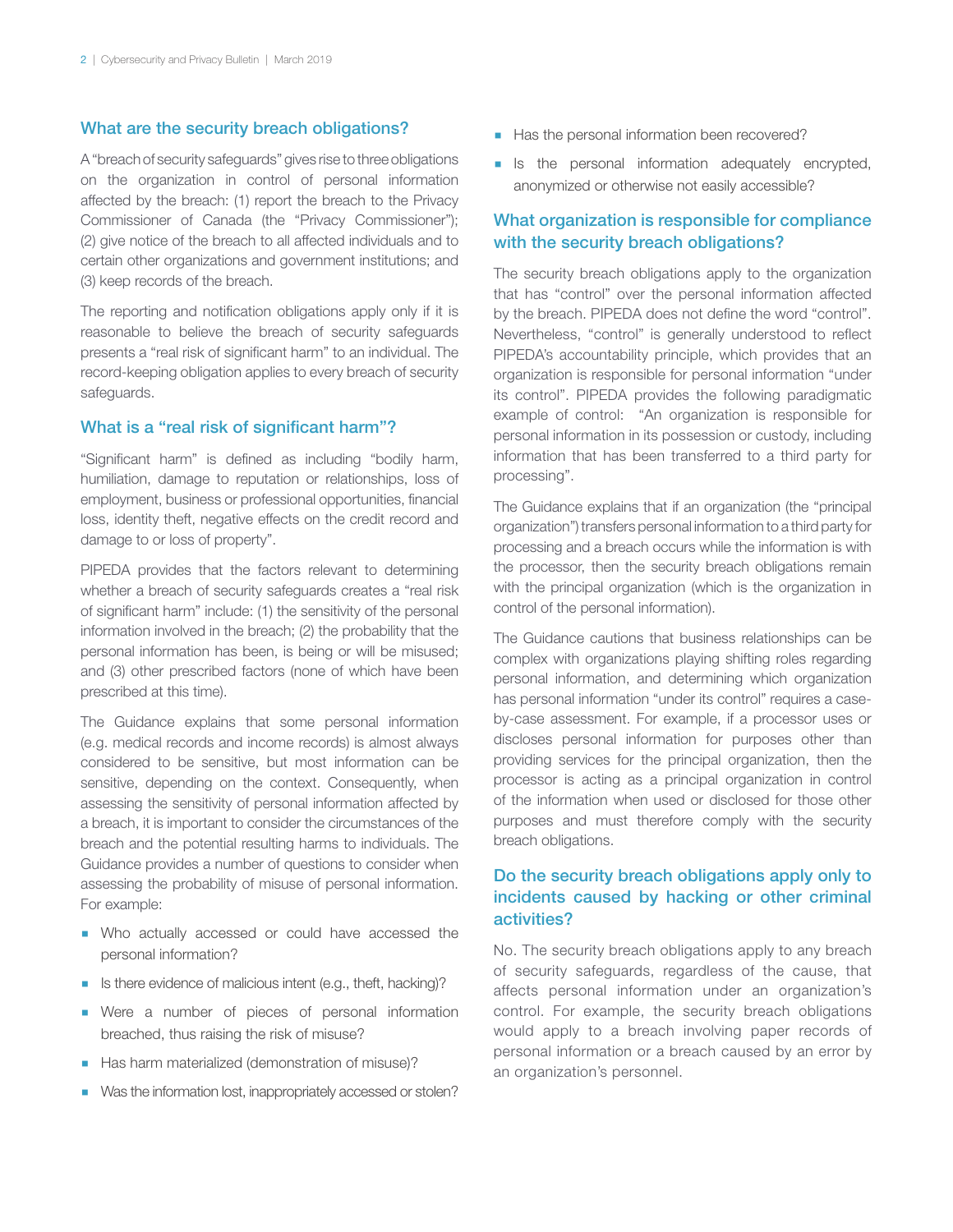## Are there any exemptions for small businesses?

No. All businesses that collect personal information in the course of a commercial activity are subject to the security breach obligations. There are no exemptions for small businesses.

## Are there any exemptions for small breaches?

No. The security breach obligations apply to any breach of security safeguards that affects personal information under an organization's control, regardless of the number of individuals affected or the amount of personal information involved.

The record-keeping obligation applies to every breach of security safeguards. The reporting and notification obligations apply only if it is reasonable in the circumstances to believe the breach of security safeguards presents a real risk of significant harm to an individual.

# Do other laws impose similar personal information security breach obligations?

Yes. It depends on the nature of the organization handling the personal information, the province/territory in which the organization is based or where the information was collected, and the type of personal information involved.

The Alberta *Personal Information Protection Act* imposes similar reporting and notification obligations regarding incidents involving the loss of, or unauthorized access to or disclosure of, personal information that present a real risk of significant harm to an individual.

As of March 1, 2019, the British Columbia *Personal Information Protection Act* and Québec's *Act respecting the protection of personal information in the private sector* do not impose similar obligations regarding breaches of security safeguards for personal information, but the provincial privacy commissioners have encouraged private sector organizations to voluntarily report and give notice of personal information security breaches.

There are various provincial/territorial health information protection statutes that impose similar obligations on health information custodians regarding breaches of security safeguards for personal health information.

Some sector-specific statutes impose similar cybersecurity incident reporting obligations.

Canadian common law and civil law might also impose obligations to give notice of a personal information security breach to affected individuals and organizations.

# B. Breach Reporting Obligations

If an organization suffers a breach of security safeguards involving personal information under the organization's control and it is reasonable to believe that the breach creates a real risk of significant harm to an individual, then the organization must report the breach to the Privacy Commissioner.

#### How quickly must a report be filed?

A report must be filed with the Privacy Commissioner "as soon as feasible after the organization determines that the breach has occurred". There is no statutory definition of "as soon as feasible", or any maximum reporting period.

#### What information must be contained in a report?

A report of a breach of security safeguards must be in writing and must contain:

- (1) a description of the circumstances of the breach and, if known, the cause;
- (2) the day on which, or the period during which, the breach occurred or, if neither is known, the approximate period;
- (3) a description of the personal information that is the subject of the breach to the extent that the information is known;
- (4) the number of individuals affected by the breach or, if unknown, the approximate number;
- (5) a description of the steps that the organization has taken to reduce the risk of harm to affected individuals that could result from the breach or to mitigate that harm;
- (6) a description of the steps that the organization has taken or intends to take to notify affected individuals of the breach; and
- (7) the name and contact information of a person who can answer, on behalf of the organization, the Privacy Commissioner's questions about the breach.

The report does not need to include personal details about affected individuals unless necessary to explain the nature and sensitivity of the information.

Since all required information might not be immediately available, an organization may file an initial report and later file supplementary reports when the organization obtains additional information about the breach.

The OPC has provided a template PIPEDA breach report form, but organizations can report in any format they see fit provided that the report includes all required information.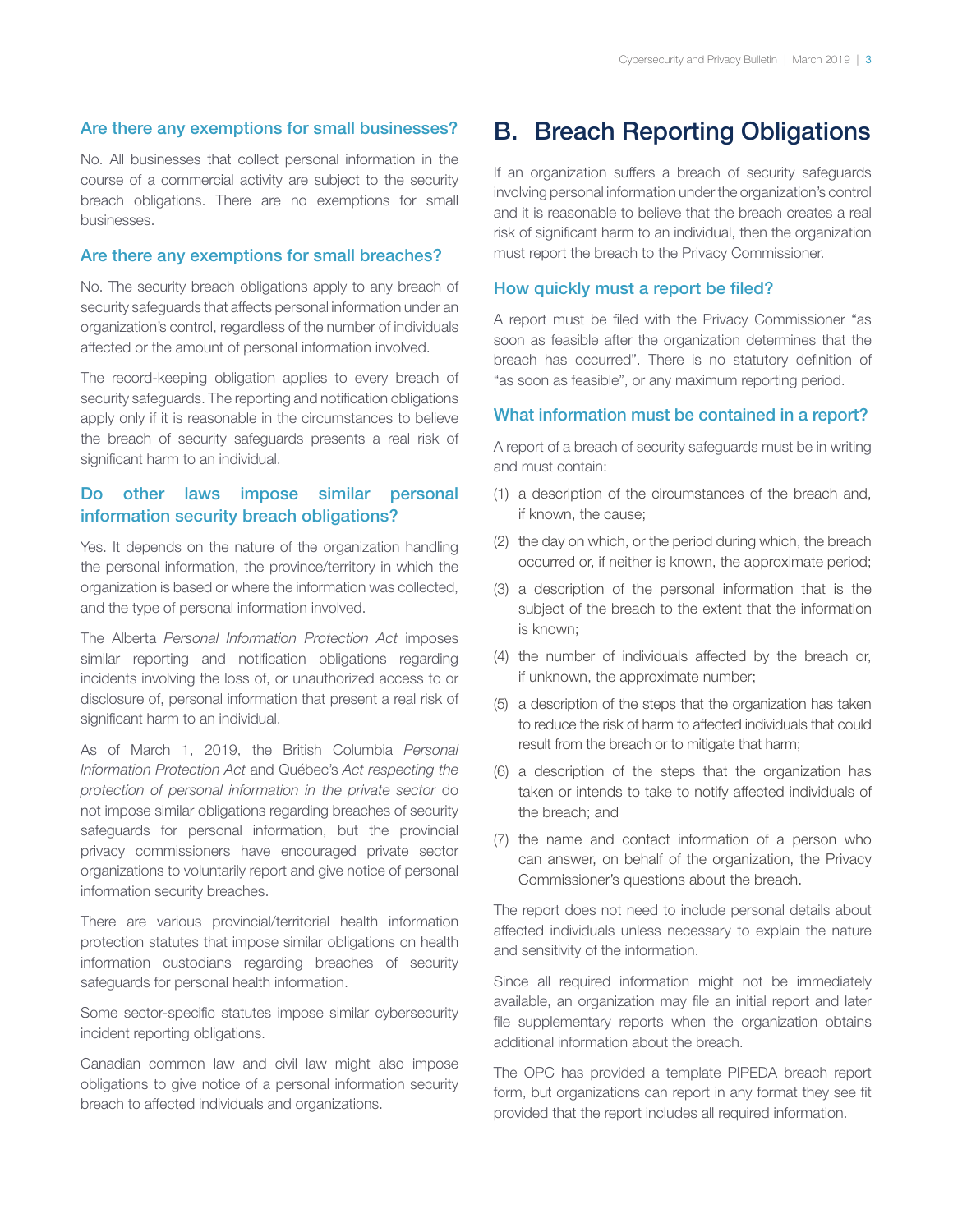# How should a report be filed with the Privacy Commissioner?

A breach report may be sent to the Privacy Commissioner by any secure means of communication. The OPC recommends that encrypted/password protected reports be submitted by email, with the password delivered by separate email.

# Will a report be confidential to the Privacy Commissioner?

The Privacy Commissioner's statutory confidentiality obligations apply to security breach reports and records, but the Privacy Commissioner is permitted to "make public any information that comes to his or her knowledge" if the "Privacy Commissioner considers it in the public interest to do so". In addition, the Privacy Commissioner may disclose to a government institution any information contained in a breach report or record "if the Privacy Commissioner has reasonable grounds to believe that the information could be useful in the investigation of a contravention of the laws of Canada or a province that has been, is being or is about to be committed".

For those reasons, organizations should assume that security breach reports and records may be disclosed by the Privacy Commissioner or otherwise become publicly available.

# C. Breach Notification Obligations

If an organization suffers a breach of security safeguards involving personal information under the organization's control and it is reasonable to believe that the breach creates a real risk of significant harm to an individual, then the organization must give notice of the breach to the individual unless giving notice is otherwise prohibited by law.

If an organization gives notice of a breach to an affected individual, then the organization must also give notice of the breach to certain other organizations and government institutions.

# How quickly must notice be given to an affected individual?

Notice must be given to an affected individual "as soon as feasible after the organization determines that the breach has occurred", unless giving notice is otherwise prohibited by law. There is no statutory definition of "as soon as feasible", or any maximum notice period.

## What information must be contained in a notice?

Notice of a breach must contain sufficient information to allow an individual to understand the significance of the breach and to take steps, if possible, to reduce the risk of harm that could result from the breach or to mitigate the harm. The notice should not be overly legalistic, and should be easily understandable.

The notice must include:

- (1) a description of the circumstances of the breach;
- (2) the day on which, or period during which, the breach occurred or, if neither is known, the approximate period;
- (3) a description of the personal information that is the subject of the breach, to the extent that the information is known;
- (4) a description of the steps the organization has taken to reduce the risk of harm that could result from the breach;
- (5) a description of the steps affected individuals could take to reduce the risk of harm that could result from the breach or to mitigate that harm; and
- (6) contact information affected individuals can use to obtain further information about the breach.

#### How must notice be given to affected individuals?

Notice must be conspicuous and must be given directly to each affected individual, except in the following circumstances in which indirect notification is required: (1) direct notification would be likely to cause further harm to the affected individual; (2) direct notification would be likely to cause undue hardship for the organization; or (3) the organization does not have contact information for the affected individual.

"Direct notification" means notice given to an affected individual in person, by telephone, mail, email or any other form of communication that a reasonable person would consider appropriate in the circumstances.

"Indirect notification" means notice given to an affected individual by public communication or similar measure that could reasonably be expected to reach the individual. For example, advertisements in online or offline newspapers and other ways in which the organization makes public announcements (e.g. a prominent notice on the organization's website or other online/digital presence).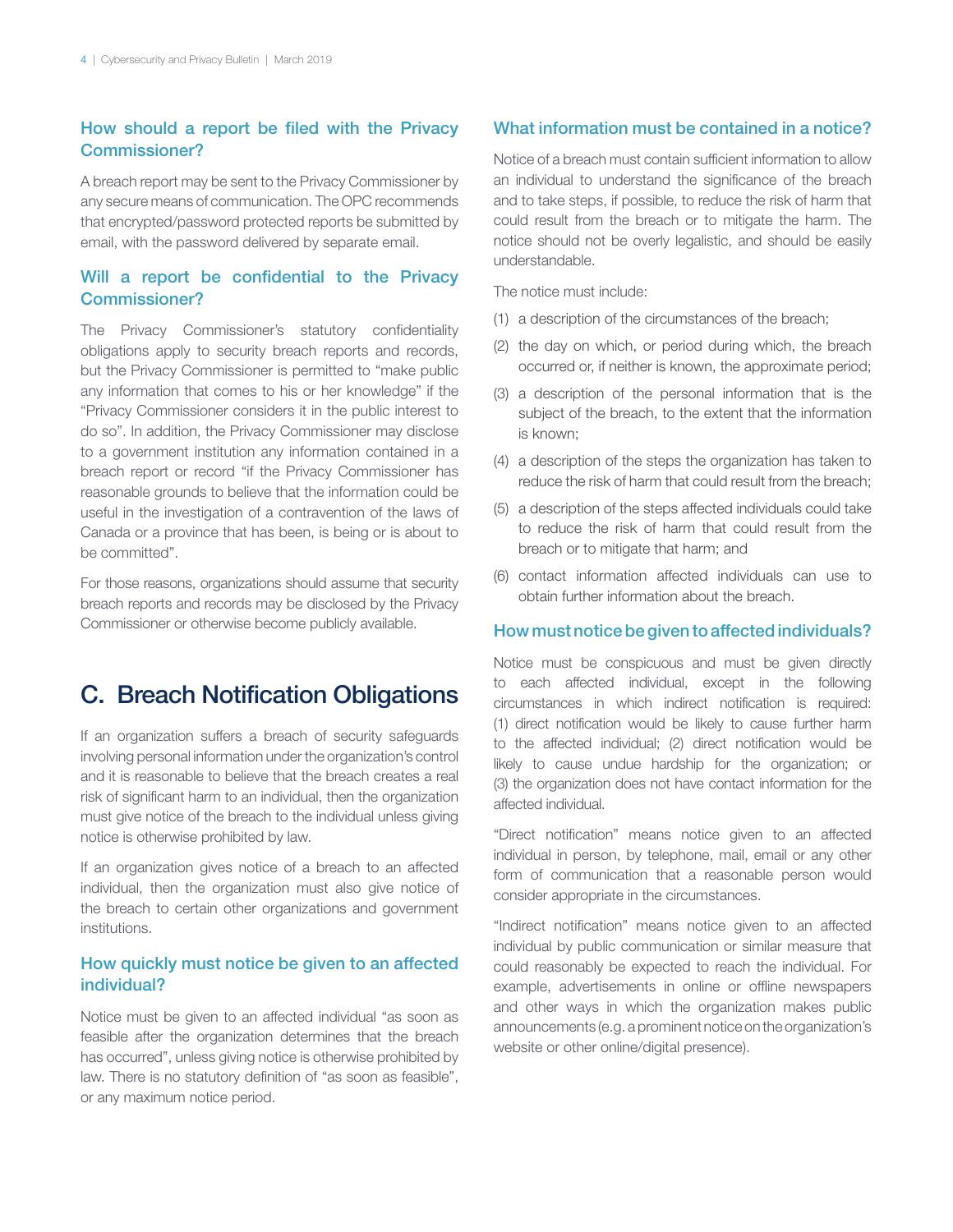# When must notice be given to other organizations or government institutions?

If an organization notifies an individual about a breach of security safeguards, then the organization must give notice of the breach to any other organization or government institution that the notifying organization believes may be able to reduce the risk of harm that could result from the breach or mitigate that harm.

For example, an organization may be required to give notice of a breach to law enforcement (if the breach resulted from criminal activity) or to a payment processor (if the breach involved payment card information) if they may be able to reduce the risk of harm that could result from the breach or mitigate the harm.

There is no prescribed form or content of notice to another organization or government institution.

# D. Record-Keeping Obligations

If an organization suffers a breach of security safeguards involving personal information under the organization's control, then the organization must keep a prescribed record of the breach, and must provide the record to the Privacy Commissioner on request.

## When must a record be created and kept?

An organization must create and keep a record of every breach of security safeguards involving personal information under the organization's control, even if there is no obligation to report or give notice of the breach (i.e. the breach does not create a real risk of significant harm to an individual).

#### What information must be contained in a record?

A record of a security breach must contain any information that enables the Privacy Commissioner to verify the organization's compliance with the security breach obligations, including:

- (1) the date or estimated date of the breach;
- (2) a general description of the circumstances of the breach;
- (3) the nature of information involved in the breach; and
- (4) whether or not the breach was reported to the Privacy Commissioner and individuals were notified of the breach.

The record should also contain sufficient details for the Privacy Commissioner to assess whether the organization has correctly applied the real risk of significant harm standard, and otherwise met its obligations to report and notify in respect of a breach that poses a real risk of significant harm to an individual. This could include a brief explanation of why the organization did not report the breach to the Privacy Commissioner and notify individuals of the breach.

The record does not need to include personal details about affected individuals unless necessary to explain the nature and sensitivity of the information.

## How long must a record be retained?

A record of a security breach must be retained for 24 months after the day on which the organization determines that the breach has occurred.

An organization may be subject to other legal obligations that require the organization to retain a record for a longer period.

# E. Enforcement and Compliance

# What are the potential consequences of noncompliance with the security breach obligations?

The Privacy Commissioner may investigate an alleged contravention of the security breach obligations, either as a result of a complaint filed by an individual or on the Privacy Commissioner's own initiative, and publish a report of findings and recommendations after completing the investigation.

After the Privacy Commissioner issues an investigation report in response to a complaint about an alleged contravention of the security breach obligations, or gives notice that the investigation has been discontinued, the individual complainant may apply to the Federal Court of Canada for an award of damages (including damages for humiliation) and other remedies.

An organization's knowing contravention of the security breach reporting, notification to affected individuals (but not to other organizations or government institutions) and recordkeeping obligations is an offence punishable by a fine of up to \$100,000. The OPC does not prosecute offences under PIPEDA or issue fines, but can refer information regarding the possible commission of an offence to the Attorney General of Canada, who would be responsible for any ultimate prosecution.